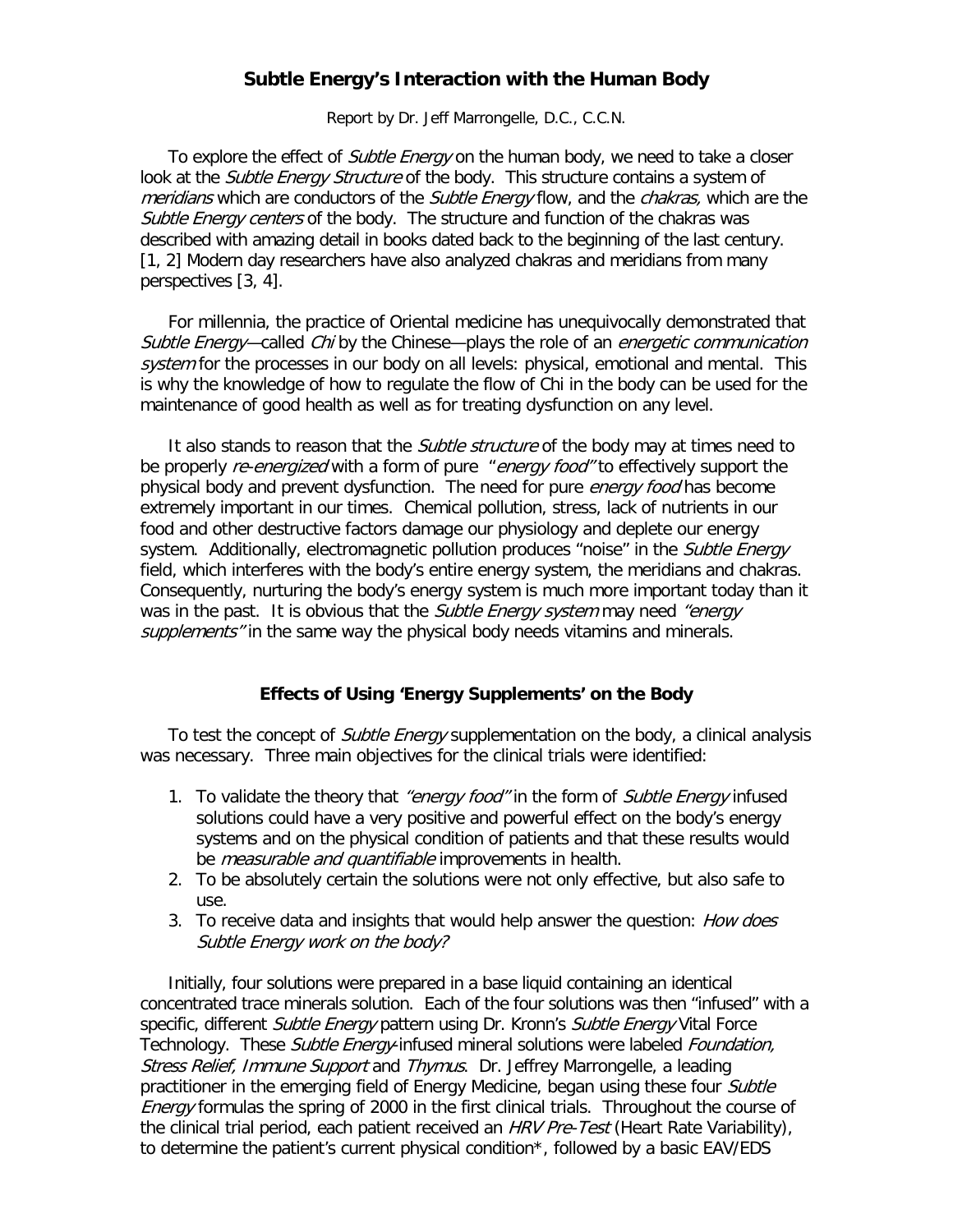(Electro-Acupuncture According to Dr. Voll/Electro-Dermal Screening using the Avatar Testing System) assessment of the energetic functional level of the body's primary meridians. The EAV assessment tested the 21-left/right paired, standard "Voll" end points to energetically determine which of the four solutions had the broadest effect in "balancing" the patient's acupuncture meridians and their entire energy system.

Each patient then received a single, low-dose application of 2 to10 drops of the appropriate Subtle Energy formula diluted in 6 oz of water. Dosing was followed by a second Heart Rate Variability test to measure the change in the HRV parameters regarding the patient's physiology.

# **NOTE: See the "Appendix A" for a detailed explanation of Heart Rate Variability testing and the parameters measured.**

### **Examining the Results of the Clinical Trials**

Our interest in HRV, in particular, was that it is an indispensable tool for measuring the potentiality of success of clinical treatment. As a clinical research tool, it can be used to monitor the success or potential success of any therapeutic program or single therapy by:

- 1. Determining any specific treatment's effectiveness in relieving symptoms.
- 2. Documenting outcomes.

The HRV pretest is used to determine the current condition of the patient (establish a baseline). The HRV post-test confirms a treatment program's probability of success. The *potentiality of success* is measured by analyzing changes in the data after dosing. Successful therapies typically show an *immediate* positive shift in the HRV ratings after dosing. If a positive shift in the HRV analysis is not observed, other strategies and assessments may need to be explored.

By the end of the second week of the trial period, analysis of repeated HRV tests, consistently demonstrated that only a few drops of a Subtle Energy formula could considerably improve HRV values within minutes. There seemed to be a powerful autonomic nervous system response demonstrated in the HRV post-tests. Almost every patient had significant, observable, positive shifts in most of their HRV measurements. Even patients with a long history of unresponsiveness to most treatment modalities showed significant, positive responses which were previously difficult to achieve.

To further validate and substantiate these initial results and eliminate the possibility of a placebo effect, a secondary, scientific method was developed to verify the effect of Subtle Energy solutions on the patient population. Samples of the carrier solution prepared without any Subtle Energy pattern infusion were used as a control. A standard HRV pre-test was conducted on each patient. Patients received a dose of the uninfluenced carrier solution to see if it had any significant effect by itself. An HRV posttest followed. The results of the post-tests using the solution *without* a *Subtle Energy*infused pattern verified conclusively that there was no consistent positive or negative influence when using the carrier solution by itself.

Following this procedure, each patient then received—at the same dosage level as the uninfluenced carrier solution—one of the four *Subtle Energy* infused solutions. The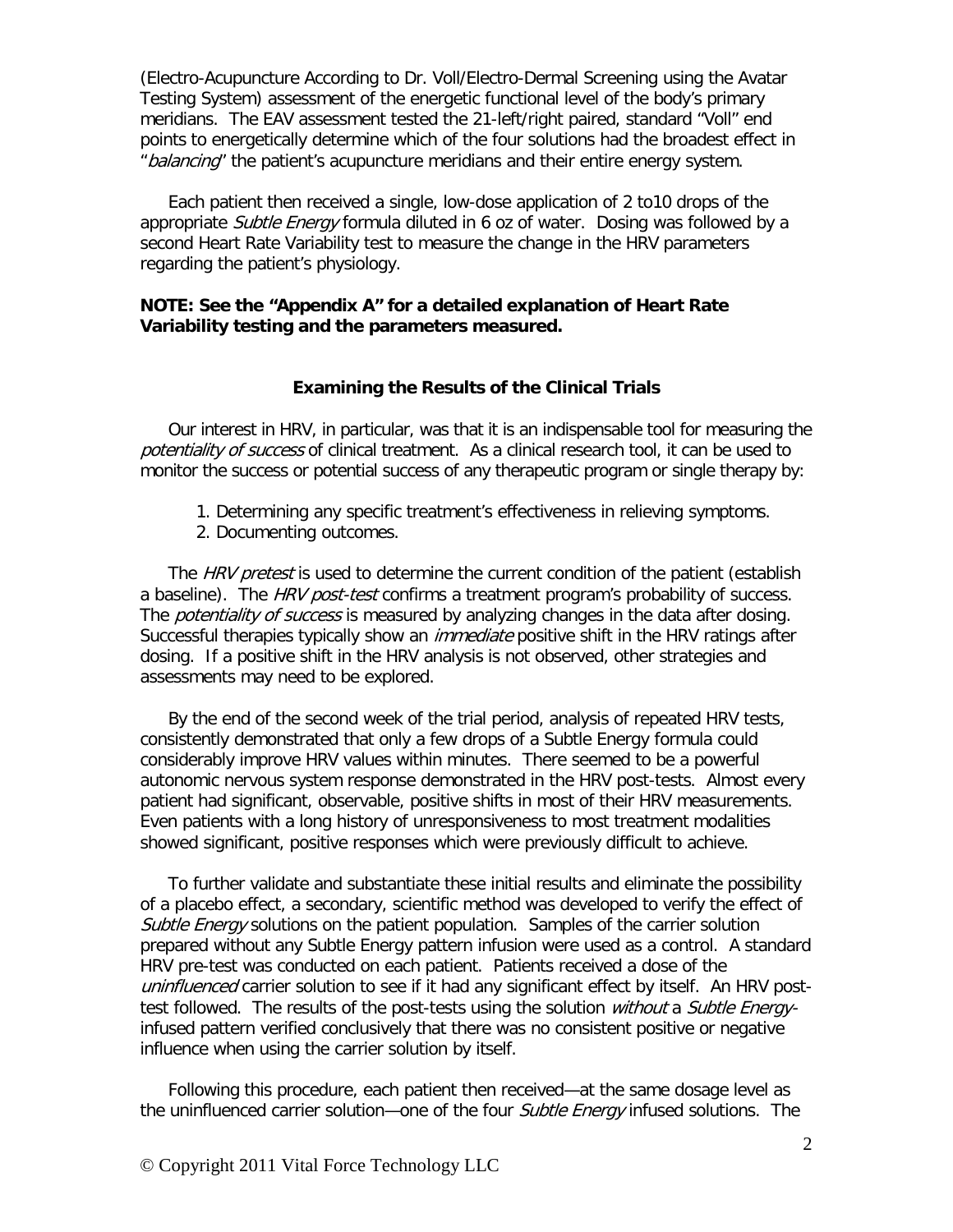HRV exam was repeated. A consistent, positive and often dramatic influence on the Autonomic Nervous System from the use of the appropriate formula infused with a particular Subtle Energy pattern was observed and documented.

By following this protocol repeatedly, a sizeable database on the physiological effects of Subtle Energy on the Autonomic Nervous System was created. Over time, quantifiable patterns of influence began to emerge. Dramatic, rapid shifts occurred in many or all of the measurements obtained through the HRV tests. The positive effect of the Subtle Energy patterns in these formulas on the individual's physiology seemed to be unquestionable.

#### **How Did They Do It?**

One question remained, however, in the minds of those working with the solutions: How did they work? How did they affect so many dramatic changes in previously difficult cases? The data showed that it possibly could be one of two things:

1. Internal energy was being reorganized, unblocked or redistributed more efficiently throughout the body.

2. There was a net *addition* of energy to the system through energy supplementation acting as an *external* source.

The answer, of course, based upon Dr. Kronn's work and that of a number of other research scientists, was that a combination of the two processes was occurring. *Internal* energy was being *unblocked* and *reorganized* while external Subtle Energy was being added. This combination had a significant, positive effect on a patient's physical condition. More important than all the data was the consistent opinion that these patients felt better than they had in years.

The Subtle Energy infused solutions were the first clinical treatment method to combine, in one formula, both *internal* and *external* energy to affect the body's physiology in a very positive way.

The Subtle Energy solutions achieved consistent, measurable, widespread, beneficial results and these results could not be attributed to a placebo effect or coincidence. Ninety percent of the case study patients experienced significant, positive measurable results while only eight percent of the patients showed minimal responses or no shift at all. Less than two percent of the patients experienced negative shifts in any of the HRV measurements, and these decreases were never significant.

It should be noted that prior to dosing with *Subtle Energy* formulas, many of these patients had experienced significant negative responses to therapy involving vitamins, minerals, homeopathy, herbs, pharmaceuticals, chiropractic adjustment, massage, laser treatment, electrical stimulation and magnetic therapy. The Subtle Energy formulas showed a clearly advantageous effect on most patients with conditions previously unresponsive to treatment. The results spoke very strongly of the safety in using Subtle Energy-infused products in clinical practice.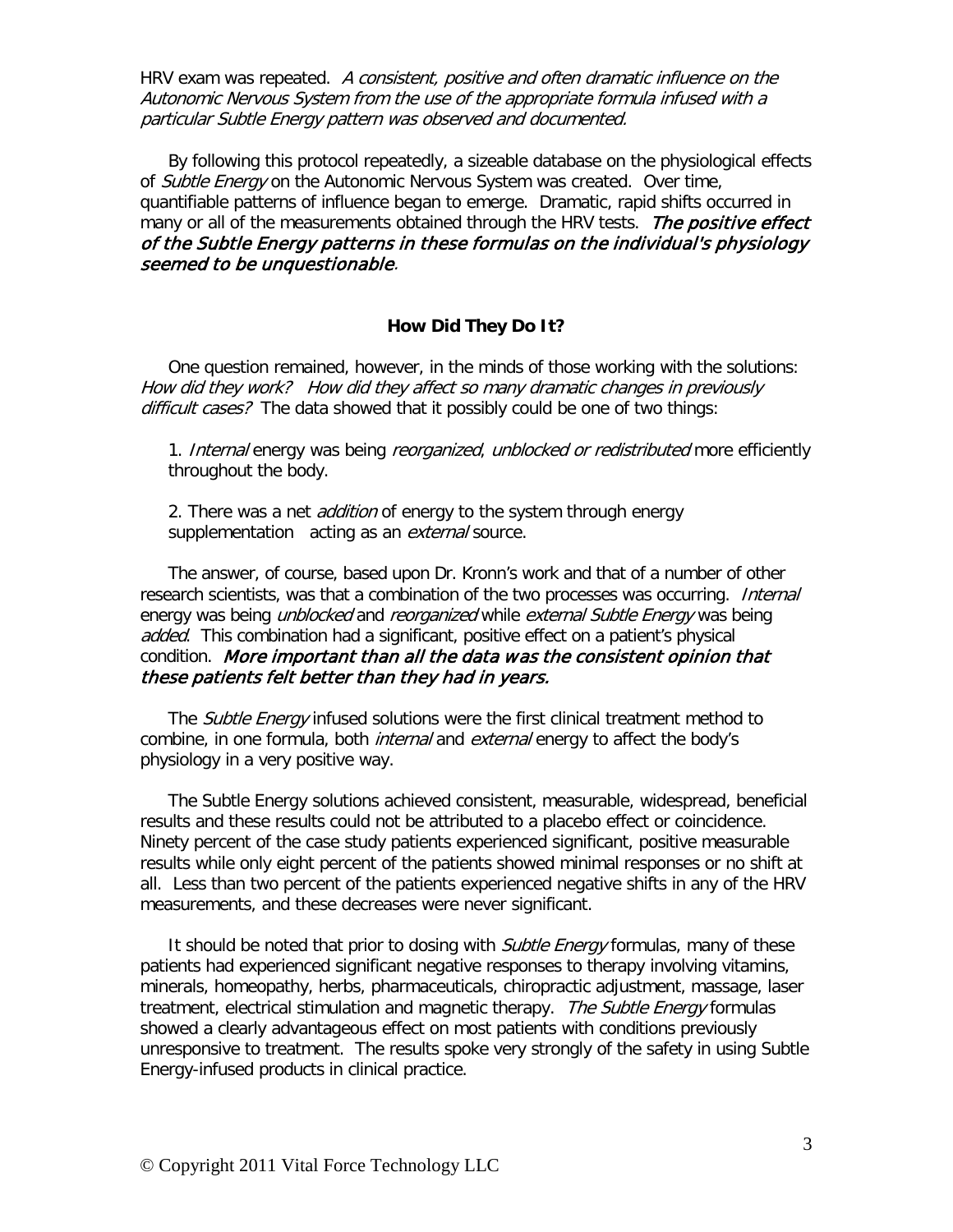#### **Seeking Significant Patterns in the Data**

In order to make a more accurate assessment of *Subtle Energy* influences and to determine what types of patients responded most effectively to *Subtle Energy* stimulation, the patients were grouped by the duration and severity of their condition. The intake exam for the patients included a complete lifetime case history of all traumas, infections, injuries, emotional stressors and their current physiological, psychological and emotional states. Many of these patients were already under medical care though they were not having success with the traditional protocols prescribed for them. Many had suffered a lifetime of illness, ineffectively dealing with stressors in their life, whether from chemical, environmental, physical, mental or emotional causes. Their diseases were a failure of their physical systems to adapt to stress.

These patients were categorized by their initial HRV exam into three primary groups according to their level of autonomic stress: Acute, Intermediate and Chronic/Degenerative. There were ten Subtle Energy formulas used in the final clinical trials: Acute Immune, Foundation, GI Aid, Harmony, Immune Support, Rejuvenation, Stress Relief, Thymus, Tranquility and Clear Mind. Each one of these patient groups tended to respond best to specific Subtle Energy formulas.

### Chronic-Degenerative **Case Studies**

**Chronic-Degenerative** patients generally suffer from severe conditions such as fibromyalgia, multiple sclerosis, lupus, cancer, diabetes, arthritis, etc. These cases tend to be the most difficult conditions to treat. These patients typically have a *Physiological* Functional Level rating below 9.6 (9.6 to 13.7) on the Health Express scale.

Chronic-Degenerative cases most frequently required the use of **Rejuvenation** or **Foundation**, which added a spectrum of energy into the system. Very often, in longstanding chronic cases, patients develop a psychological/emotional syndrome, which at some point evolved in order to protect the individual from the severe damage of the long term, chronic condition. So in these cases the underlying emotional adaptation may need to be addressed first. These cases most often required the use of **Tranquility** and Thymus to initiate the reorganization of the dysfunctional, psychological energy patterns. These formulas consistently demonstrated a positive effect on clearing deep-seated, psychological and emotional conditions out of the body.

In the Chronic-Degenerative cases, the use of the suggested Subtle Energy infused solutions produced small but positive movements in the energy factors of the HRV test. Initial testing showed response changes of up to a 25 percent shift in the myocardial response, along with decreases or elevations in heart rate (whichever response was a movement towards normal) as well as improvements in the tension index and the total power of high frequency and low frequency stimulation from the brain to the myocardium (see Appendix A, CHMR, Ti, and Spectral Analysis).

Because of the extreme physiological fatigue these patients typically did not perceive a feeling of an energy or vitality change, yet the positive effects were observable via the HRV testing. Thus the *Subtle Energy* formulas were benefiting them regardless of whether they perceived a physical difference. Over the course of extended therapy,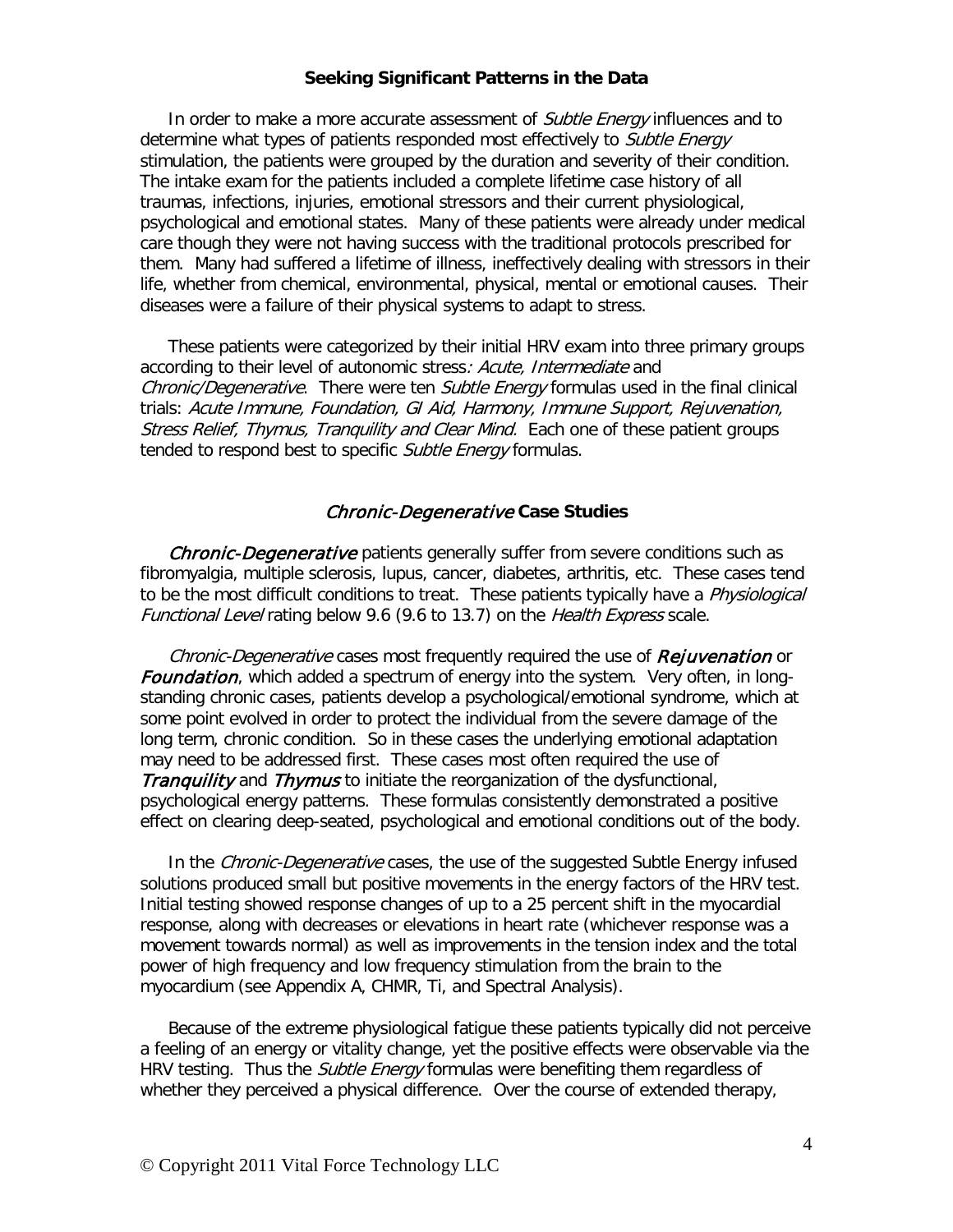these types of individuals generally do not perceive changes in physical energy until they move into a moderate rating on the physical fitness scale of 7.5 to 9.5.

The case study below is an example of the results of using a *Subtle Energy* formula on a Chronic-Degenerative patient. The parameters and measurements indicated are from the HRV pretest and posttest:

| <i>Bruce R.</i>                                                                                                                                                                                    |         |          |                   |
|----------------------------------------------------------------------------------------------------------------------------------------------------------------------------------------------------|---------|----------|-------------------|
| Male. 63 years old.<br>Condition - Neurogenic dysautonomia due to radiation of the<br>throat<br>damaging carotid baro and chemo receptors.<br>Received radiation in 1997 for cancer of the throat. |         |          |                   |
| Posttest- A few minutes after dose of 11 drops of Harmony                                                                                                                                          |         |          |                   |
|                                                                                                                                                                                                    | Pretest | Posttest | <b>Difference</b> |
| Heart Rate - supine                                                                                                                                                                                | 54      | 60       | $+6$              |
| Heart Rate - upright                                                                                                                                                                               | 52      | 75       | $+23/VS$          |
| Tension Index - supine                                                                                                                                                                             | 145     | 55       | $+90/VS$          |
| Tension Index - upright                                                                                                                                                                            | 200     | 145      | $+55/VS$          |
| Optimum Variability (POV) -<br>supine                                                                                                                                                              | 13      | 11       | $+2$              |
| <b>Optimum Variability</b><br>(POV) - upright                                                                                                                                                      | 10      | 14       | $+4$              |
| <b>CHMR</b>                                                                                                                                                                                        | .92     | 1.04     | $-12$             |
| <b>Vascular Compliance</b>                                                                                                                                                                         | .89     | 1.28     | $-39/VS$          |
| <b>Current Physical Fitness</b>                                                                                                                                                                    | 9.7     | 9.7      | <b>NC</b>         |
| <b>Adrenal Response</b>                                                                                                                                                                            | Yes     | Yes      | NC                |
| Parasympathetic                                                                                                                                                                                    | $-2.5$  | $-1.0$   | $+1.5$            |
| Sympathetic                                                                                                                                                                                        | $-2.5$  | .5       | +<br>3.0/VS       |

 $+$  = Positive change/movement towards normal parameters

**-** = Negative shift/movement away from normal parameters

 $VS = V$ ery significant  $NS = Not$  statistically significant

NC = No Change

In this example, the patient had suffered for 5 years from complications resulting from cancer radiation therapy in the throat. Dosing with 10 drops of Harmony in 6 oz. of water resulted in an immediate and significant positive change in his standing heart rate, which had been chronically depressed. After an infusion of Subtle Energy this patient's blood pressure dropped from 170/110 down to 150/90. It should be noted that prior to therapy with the Subtle Energy solutions, this patient had undergone over 30 consecutive heart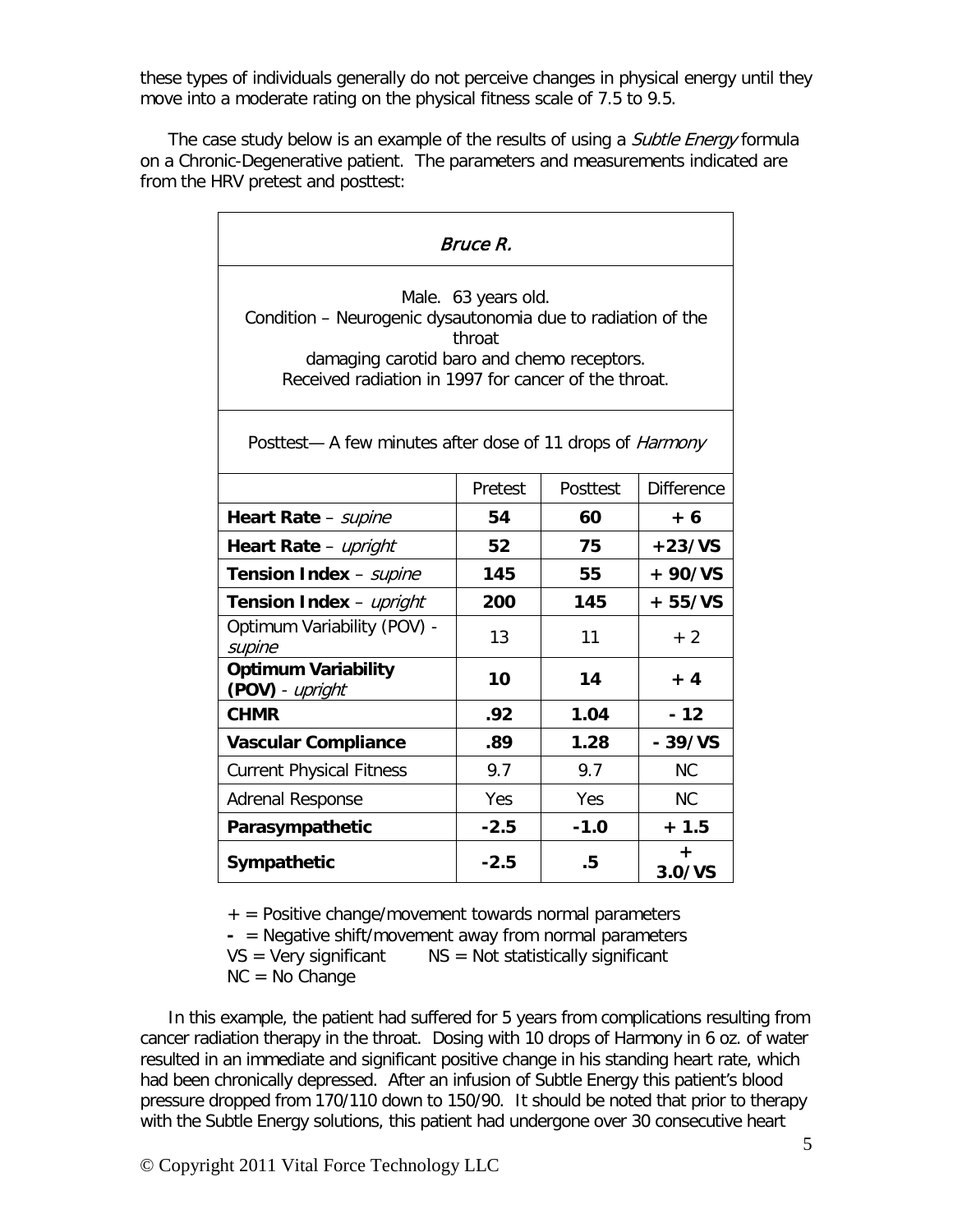rate studies (halter monitor). Consistently this patient demonstrated abnormal cardio/neurological responses but for the first time, after only one dose of Harmony, this patient exhibited significant improvement in cardiac response (blood pressure) as well as normal physiological response in autonomic functional balance as reflected by HRV testing.

#### **Intermediate Case Studies**

Patients in the *Intermediate* category suffered from psychological and physical conditions such as depression, intermittent fatigue ranging from mild to moderate, major disease in minor organs or minor disease in major organs (high blood pressure, neurological symptoms, controlled diabetes, pain syndromes, etc.). Their *Physiological* Functional Level had values from 7.4 to 9.5. These individuals had significant overall energy deficiency, though they did have some reserve capacity which, when it becomes unblocked can help the body respond normally and rapidly to more standard interventions.

Intermediate cases usually required the use of *Stress Relief* combined with *Immune* Support, Foundation or Rejuvenation. These formulas worked effectively in combination to add energy and to unblock or reorganize moderately disturbed energy systems. Patients in the *Intermediate* category usually realized the most dramatic physical results. In these cases, the patient's energy system was capable of responding to therapy intervention. Positive changes in heart rate and energy response corresponded with acknowledged physical change. This outcome is demonstrated in the following case study, which involved a 49-year-old woman who was athletic but suffered from Multiple Sclerosis. The patient walked into the office with two leg braces and a pelvic brace and was having substantial difficulty walking. After one dose with two Subtle Energy formulas—Rejuvenation and Foundation—she walked out of the office on her own, without any braces. Within a week, she played 18 holes of golf, walking the full course.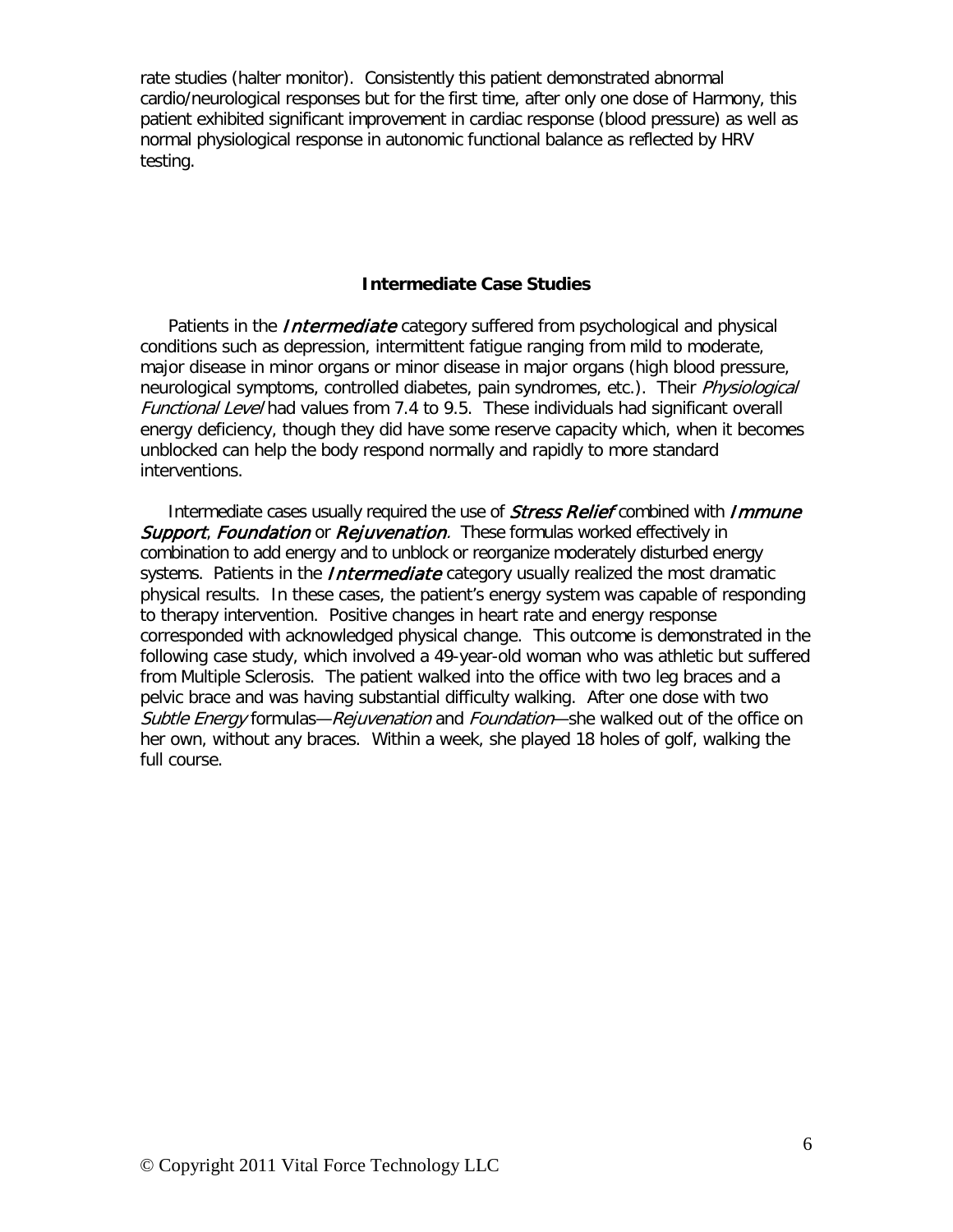| Marg D.                                                                                                     |         |          |                   |
|-------------------------------------------------------------------------------------------------------------|---------|----------|-------------------|
| Female. 49 years old. Athletic.<br>Condition - MS, severe neurogenic synaptic dyskinesia, gait<br>disorder. |         |          |                   |
| Posttest— A few minutes after dose of<br>5 drops each of Rejuvenation & Foundation in 6 oz of water         |         |          |                   |
|                                                                                                             | Pretest | Posttest | <b>Difference</b> |
| Heart Rate - supine                                                                                         | 65      | 56       | $+9$              |
| Heart Rate - upright                                                                                        | 77      | 65       | $+12$             |
| Tension Index - supine                                                                                      | 90      | 82       | $+8$              |
| 53<br>21<br>$+32/VS$<br>Tension Index - upright                                                             |         |          |                   |
| Optimum Variability (POV) -<br>supine                                                                       | 31      | 32       | <b>NS</b>         |
| Optimum Variability (POV) -<br>upright                                                                      | 28      | 30       | <b>NS</b>         |
| <b>CHMR</b>                                                                                                 | .66     | .64      | <b>NS</b>         |
| <b>Vascular Compliance</b>                                                                                  | .72     | .78      | $+6$              |
| <b>Current Physical Fitness</b>                                                                             | 5.4     | 5.4      | <b>NC</b>         |
| Adrenal Response                                                                                            | Yes     | Yes      | <b>NC</b>         |
| Parasympathetic                                                                                             | .5      | .5       | <b>NC</b>         |
| Sympathetic                                                                                                 | .5      | .5       | <b>NC</b>         |

+ = Positive change/movement towards normal parameters  $VS = Very significant$   $NS = Not statistically$ significant

This patient experienced an immediate, significant and lasting physiological change after receiving just 5 drops each of Rejuvenation and Foundation. The test results illustrate dramatic improvement in resting and upright heart rates. The improvement in the Tension Index and Vascular Compliance values indicates a substantial shift in this patient's utilization of energy. This is an excellent example of an individual responding in a very positive way due to the Subtle Energy formulas reorganizing and utilizing the energy reserves she already had.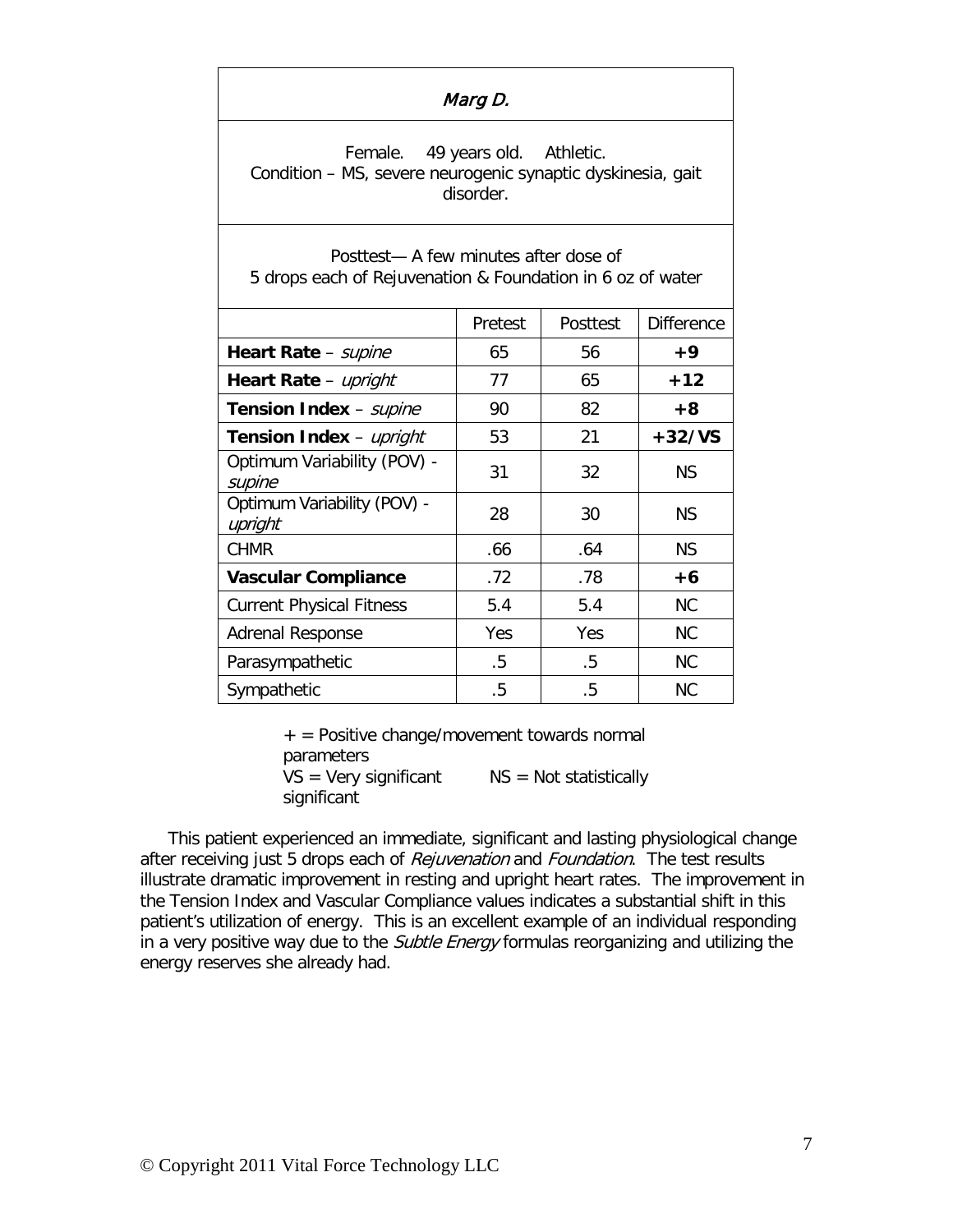# **Acute Case Study**

Acute patients were those suffering from a *recent* injury, an infection or a personal emotional loss. These patients had conditions such as recent, severe dental pain, an infection or a recent physical trauma resulting from an accident or an injury. Others were suffering from severe emotional trauma such as a recent divorce, the loss of a loved one, loss of a job, severe financial strain or a combination of these.

Acute conditions typically responded to **Acute Immune** stimulation combined with Harmony or Stress Relief. This group saw the most dramatic changes in the HRV measurements after introducing a *Subtle Energy* solution into the body. In some cases, heart rates dropped up to 30 beats per minute within fifteen minutes after dosing. These remarkable results could in part be attributed to pain relief, resulting in a decrease of cardiac stimulation from the nervous system.

In the following study the patient was experiencing recent symptoms from an acute dental infection. It should be noted that the patient was under long-term care for CFIDS (Chronic Fatigue):

| Jeffrey B.                                                                                                                                                                                    |                        |            |                   |  |  |  |
|-----------------------------------------------------------------------------------------------------------------------------------------------------------------------------------------------|------------------------|------------|-------------------|--|--|--|
| Male. 28 years old. Condition - Long-term care patient for<br>CFIDS. CFIDS condition stable and in remission.<br>Experiencing acute dental infection with purulent exudates and<br>sinusitis. |                        |            |                   |  |  |  |
| Posttest – A few minutes after dose of <i>Harmony</i> and <i>Acute</i><br>Immune                                                                                                              |                        |            |                   |  |  |  |
|                                                                                                                                                                                               | Pretest                | Posttest   | <b>Difference</b> |  |  |  |
| Heart Rate - supine                                                                                                                                                                           | 55                     | 51         | $+4$              |  |  |  |
| Heart Rate - upright                                                                                                                                                                          | 68                     | 61         | $+7$              |  |  |  |
| Tension Index - supine                                                                                                                                                                        | 71                     | 29         | $+42$             |  |  |  |
| Tension Index - upright                                                                                                                                                                       | 42<br>$+191/VS$<br>233 |            |                   |  |  |  |
| <b>Optimum Variability</b><br>(POV) - supine                                                                                                                                                  | 29<br>37<br>$+8$       |            |                   |  |  |  |
| <b>Optimum Variability</b><br>(POV) - upright                                                                                                                                                 | 14                     | 31         | $+17/VS$          |  |  |  |
| <b>CHMR</b>                                                                                                                                                                                   | .65                    | .58        | $+8/VS$           |  |  |  |
| <b>Vascular Compliance</b>                                                                                                                                                                    | .80                    | .69        | $+11/VS$          |  |  |  |
| <b>Current Physical Fitness</b>                                                                                                                                                               | 8.4                    | 3.2        | $+5.2/VS$         |  |  |  |
| <b>Adrenal Response</b>                                                                                                                                                                       | <b>YES</b>             | <b>YES</b> | <b>NS</b>         |  |  |  |
| Parasympathetic                                                                                                                                                                               | 0                      | 1.0        | $+1$              |  |  |  |
| Sympathetic                                                                                                                                                                                   | $\Omega$               | $\Omega$   | <b>NS</b>         |  |  |  |

 $+$  = Positive change/movement towards normal parameters  $VS = V$ ery significant  $NS = Not$  statistically significant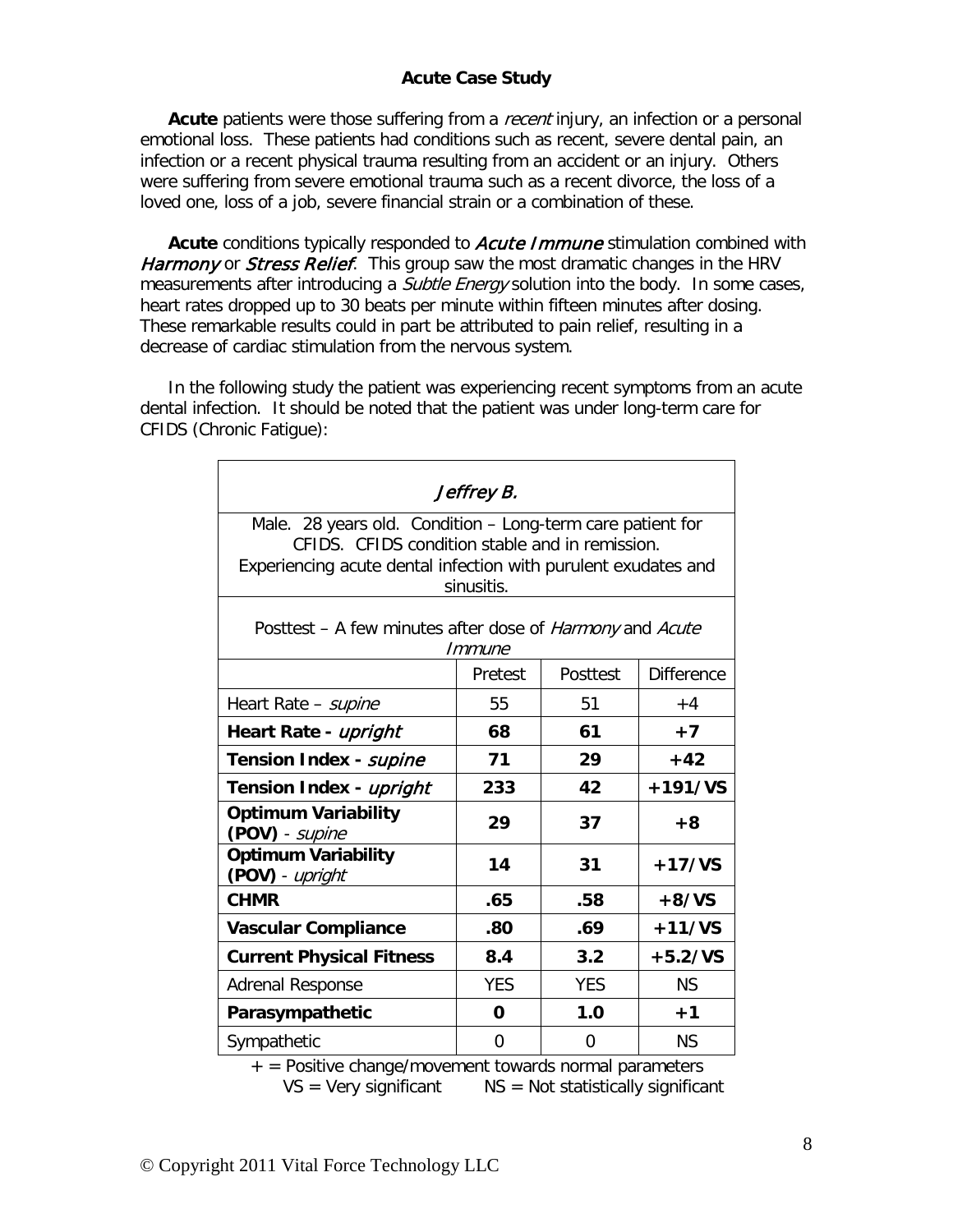This example demonstrates a normally balanced Autonomic Nervous System (Parasympathetic and Sympathetic values) with blocked neurological regulation due to acute, bacterial infection stress. In this case, the two *Subtle Energy* formulas—*Harmony* and Acute Immune had a significant effect on the POV parameter. The patient's perceived energy gain is shown by a huge shift in the *physical fitness rating* from 8.4 to 3.2. This case is significant in that it demonstrates the positive effect of applying Subtle **Energy formulas on blocked regulation.** 

#### **Conclusions**

After reviewing all of these patients' results, Chronic-Degenerative, Intermediate and Acute, what is most interesting about the Subtle Energy influence was that across the board and regardless of the category or condition, we observed consistent positive responses. Positive shifts were observed in most of the HRV parameters, particularly in the relationship of Sympathetic to Parasympathetic response. It should be noted that in cases where the Parasympathetic and Sympathetic values fall in the normal range, changes in these values tend not to occur, however, significant improvements were consistently registered in other key HRV values. Shifts in heart rate, myocardial response, high frequency and low frequency neurological function, total power and vascular compliance were observed repeatedly. Positive reactions in reserve capacity and physical fitness measurements were seen consistently. Currently, the results of hundreds of similar case studies including long-term therapy results are being categorized for statistical analysis.

**It stands to reason—if one can provide positive influence to the Autonomic Nervous System as viewed by the HRV parameters, keeping in mind that the Autonomic Nervous System is responsible for 99.9% of all life functions, the use of a** Subtle Energy **formula to induce/initiate improvement of the ANS system can significantly improve one's physiology and thus one's quality of life.**

One of the major observations on the use of Subtle Energy formulas over time is its ability to enhance the biological actions of all other therapeutic modalities. In many cases once patients had sufficient Energetic influence induced and supplied by a Subtle Energy formula they began to utilize homeopathic, herbal, nutritional remedies and pharmaceuticals in a more predictable and beneficial way. The data shows there was a decrease in paradoxical reactions to all forms of therapeutic intervention with the influence of Subtle Energy formulas.

#### **Where Do We Go From Here?**

With the introduction of Dr. Kronn's *Subtle Energy* technology we now have a practical source of energy available to help the body heal and rejuvenate in ways that previously existed only in the domain of a theory. We also have a practical method of applying and sending this energy into a depleted system in a very effective and safe way. Although Subtle Energy may not be observed directly through technology we have today we can observe its beneficial, biological effects through testing monitors like HRV.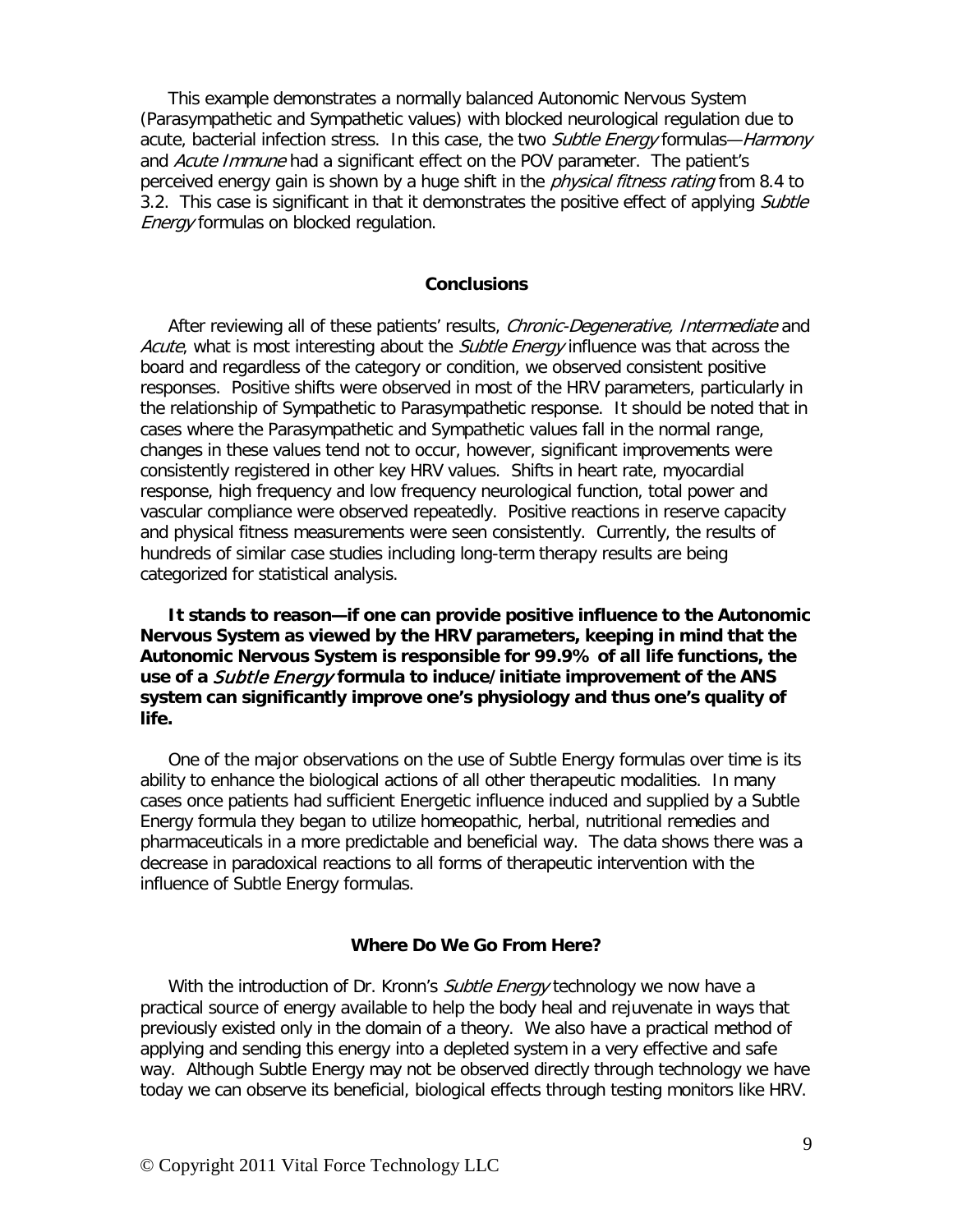The organizational power of *Subtle Energy* which exists within the smallest molecular structures observed in physics can now be used to *unblock, organize* and *influence* the flow of energy throughout the body and between each cell, enhancing an individual's quality of well being. It is important that we continue to observe the physiological and psychological effects of *Subtle Energy* intervention on the body and to add the use of other assessment tools possibly such as contact thermography, dark-field microscopy, autonomic response testing, pulse diagnosis, EMG and EEG to measure the effects of these formulas on health conditions. The more we know about the widespread use and effects of *Subtle Energy* formulations on human physiology the more sure we will be to make further contributions to health and beneficial therapeutic applications.

If we are to extend the paradigm of health and wellness to include optimal physiological function, then organizing and revitalizing the energy system of the body cannot be excluded. As we gain insights into the complex interaction of biological systems with Subtle Energy patterns, the achievement of superb, radiant health will become increasingly clear and possible. The use of *Subtle Energy*-infused formulas in treating human physiology offers a new model in medical therapy. A new paradigm and frontier in the practice of Energy Medicine is here. Subtle Energy patterns may one day help us recognize that we have a *Fountain of Youth* in our hands.

\_\_\_\_\_\_\_\_\_\_\_\_\_\_\_\_\_\_\_\_\_\_\_\_\_\_\_\_\_\_\_\_\_\_\_\_\_\_\_\_\_\_\_\_\_\_\_\_\_\_\_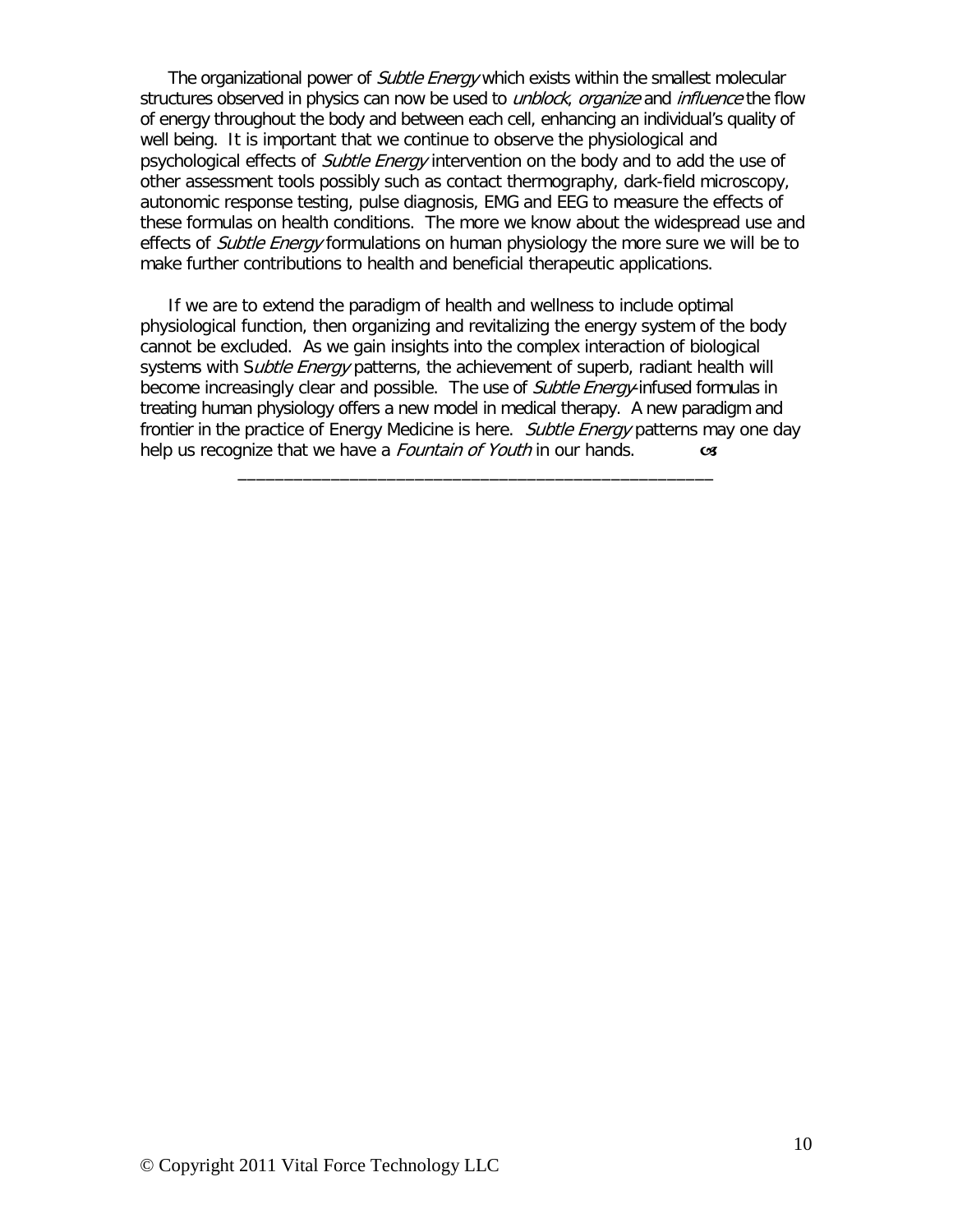# Additional Case Studies Use of Acute Immune + Harmony

In addition to the case study shown on page 22, the following four cases used the same intervention of Harmony and Acute Immune. All five demonstrate the positive effect of the same two Subtle Energy formulas on five diverse clinical issues.

# Chronic-Degenerative

| Joel M.                                                                                                                                                                                                                                                                                                           |          |             |                   |
|-------------------------------------------------------------------------------------------------------------------------------------------------------------------------------------------------------------------------------------------------------------------------------------------------------------------|----------|-------------|-------------------|
| Male. 21 years old.<br>Condition - Severe, degenerative rheumatoid arthritis since 7<br>years old.<br>From head to foot, skin very painful to the touch. Implanted<br>morphine pump.<br>Deep psychological trauma resulting from continual pain.<br>Experiencing sleep disturbance and occasional hallucinations. |          |             |                   |
| Posttest- A few minutes after dose of <i>Harmony</i> and <i>Acute</i><br>Immune                                                                                                                                                                                                                                   |          |             |                   |
|                                                                                                                                                                                                                                                                                                                   | Pretest  | Posttest    | <b>Difference</b> |
| Heart Rate - supine                                                                                                                                                                                                                                                                                               | 50       | 48          | <b>NS</b>         |
| Heart Rate - upright                                                                                                                                                                                                                                                                                              | 105      | 93          | $+ 12$            |
| Tension Index - supine                                                                                                                                                                                                                                                                                            | 24       | 29          | <b>NS</b>         |
| Tension Index - upright                                                                                                                                                                                                                                                                                           | 415      | 71          | +<br>344/VS       |
| Optimum Variability (POV) -<br>supine                                                                                                                                                                                                                                                                             | 32       | 31          | <b>NS</b>         |
| <b>Optimum Variability</b><br>(POV) - upright                                                                                                                                                                                                                                                                     | 8        | 22          | $+14/VS$          |
| <b>CHMR</b>                                                                                                                                                                                                                                                                                                       | .40      | .40         | <b>NS</b>         |
| Vascular Compliance                                                                                                                                                                                                                                                                                               | .82      | .78         | $+4$              |
| <b>Current Physical Fitness</b>                                                                                                                                                                                                                                                                                   | 9.1      | 5.1         | $+4$              |
| <b>Adrenal Response</b>                                                                                                                                                                                                                                                                                           | Yes-Alot | Yes-Alot    | <b>NS</b>         |
| Parasympathetic                                                                                                                                                                                                                                                                                                   | $.5\,$   | $.5\,$      | <b>NS</b>         |
| Sympathetic                                                                                                                                                                                                                                                                                                       | 1.5      | $\mathbf 0$ | $+1.5$            |

 $+$  = Positive change/movement towards normal parameters  $VS = Very significant$   $NS = Not statistically significant$ 

In this patient case, the two Subtle Energy formulas-Harmony and Acute Immuneinduced relaxation of the sympathetic tone even in the presence of morphine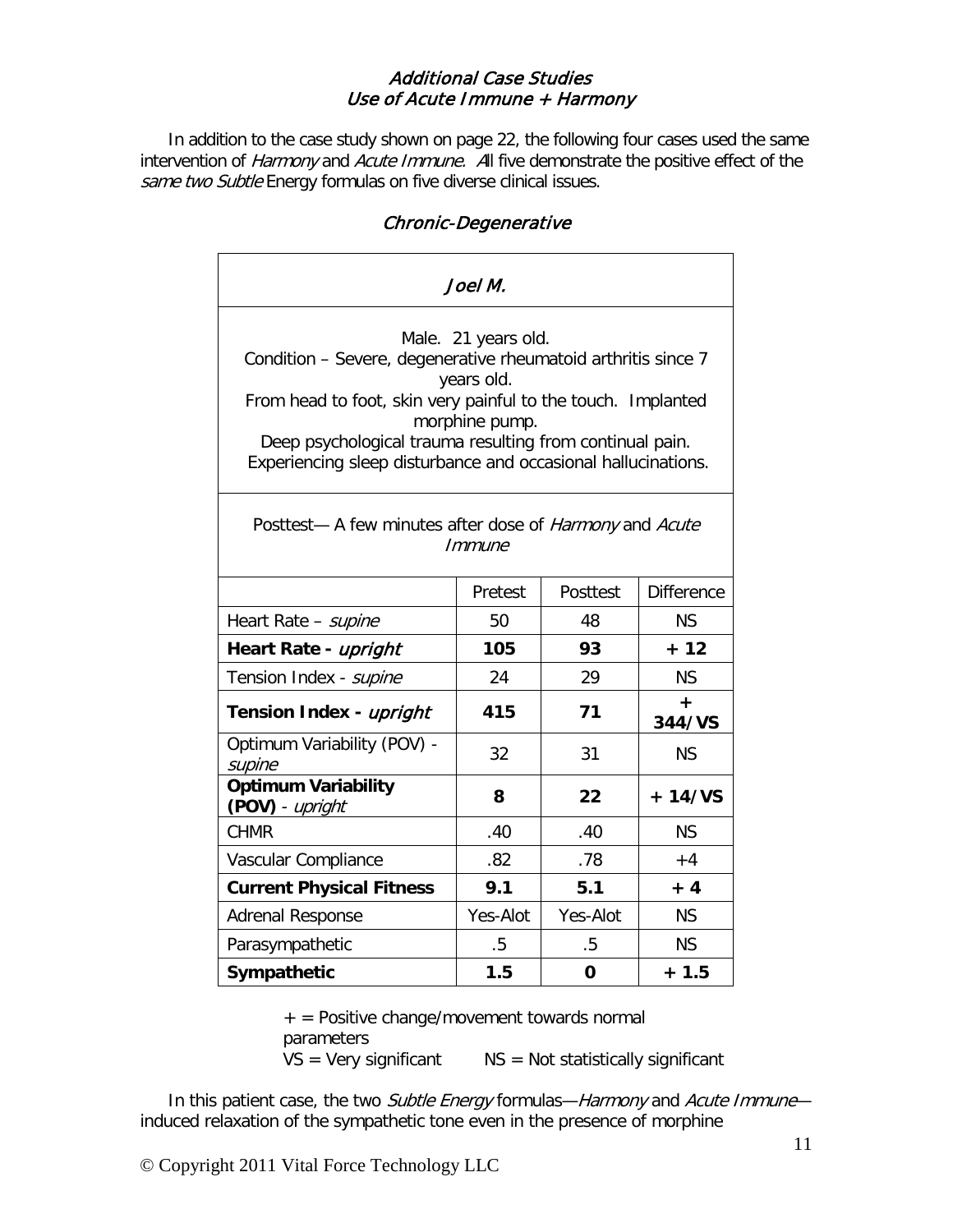medication. All changes in this case are very substantial due to the significant regulatory blockage induced by morphine. Due to the long-term degenerative condition, the patient *perceived* about a 15% improvement in lowering the level of pain although the numbers indicated a much greater level of general improvement.

| Chronic-Degenerative                                                                                                                                                 |                         |           |                   |  |  |
|----------------------------------------------------------------------------------------------------------------------------------------------------------------------|-------------------------|-----------|-------------------|--|--|
| Helen B                                                                                                                                                              |                         |           |                   |  |  |
| 63 years old. Condition - Bells Palsy, nausea, weight<br>Female.<br>loss, depression, extreme fatigue. Chronic tachycardia. Allergic<br>reaction to dental material. |                         |           |                   |  |  |
| Posttest-A few minutes after dose of<br>9 drops each of Harmony & Acute Immune in 6 oz of water                                                                      |                         |           |                   |  |  |
|                                                                                                                                                                      | Pretest                 | Posttest  | <b>Difference</b> |  |  |
| Heart Rate - supine                                                                                                                                                  | 108                     | 88        | $+20/VS$          |  |  |
| Heart Rate - upright                                                                                                                                                 | 127                     | 99        | $+28/VS$          |  |  |
| Tension Index - supine                                                                                                                                               | $- -$                   | $- -$     |                   |  |  |
| Tension Index - upright                                                                                                                                              | 736<br>$+104/VS$<br>840 |           |                   |  |  |
| Optimum Variability (POV) -<br>supine                                                                                                                                | 3                       | 1         | <b>NS</b>         |  |  |
| Optimum Variability (POV) -<br>upright                                                                                                                               | $\Omega$                | 1         | <b>NS</b>         |  |  |
| <b>CHMR</b>                                                                                                                                                          | .83                     | .89       | <b>NS</b>         |  |  |
| Vascular Compliance                                                                                                                                                  | .93                     | .96       | <b>NS</b>         |  |  |
| <b>Current Physical Fitness</b>                                                                                                                                      | 11.7                    | 11.7      | <b>NC</b>         |  |  |
| <b>Adrenal Response</b>                                                                                                                                              | <b>No</b>               | <b>No</b> | <b>NC</b>         |  |  |
| Parasympathetic                                                                                                                                                      | 4.0                     | $-3.5$    | $+7.5/VS$         |  |  |
| Sympathetic                                                                                                                                                          | 3.5                     | 2.5       | $+1$              |  |  |

 $+$  = Positive change/movement towards normal parameters  $VS = Very significant$   $NS = Not statistically$ significant

In this patient case the two Subtle Energy formulas—Harmony and Acute Immune broke the inflammation pattern of the dental condition and initiated positive changes in resting heart rate. After the initial treatment, she felt hungry enough to eat a whole meal for the first time in six months. Her mental/emotional state improved and she returned to normal eating patterns. After 2 follow-up visits, she had maintained this appetite stability.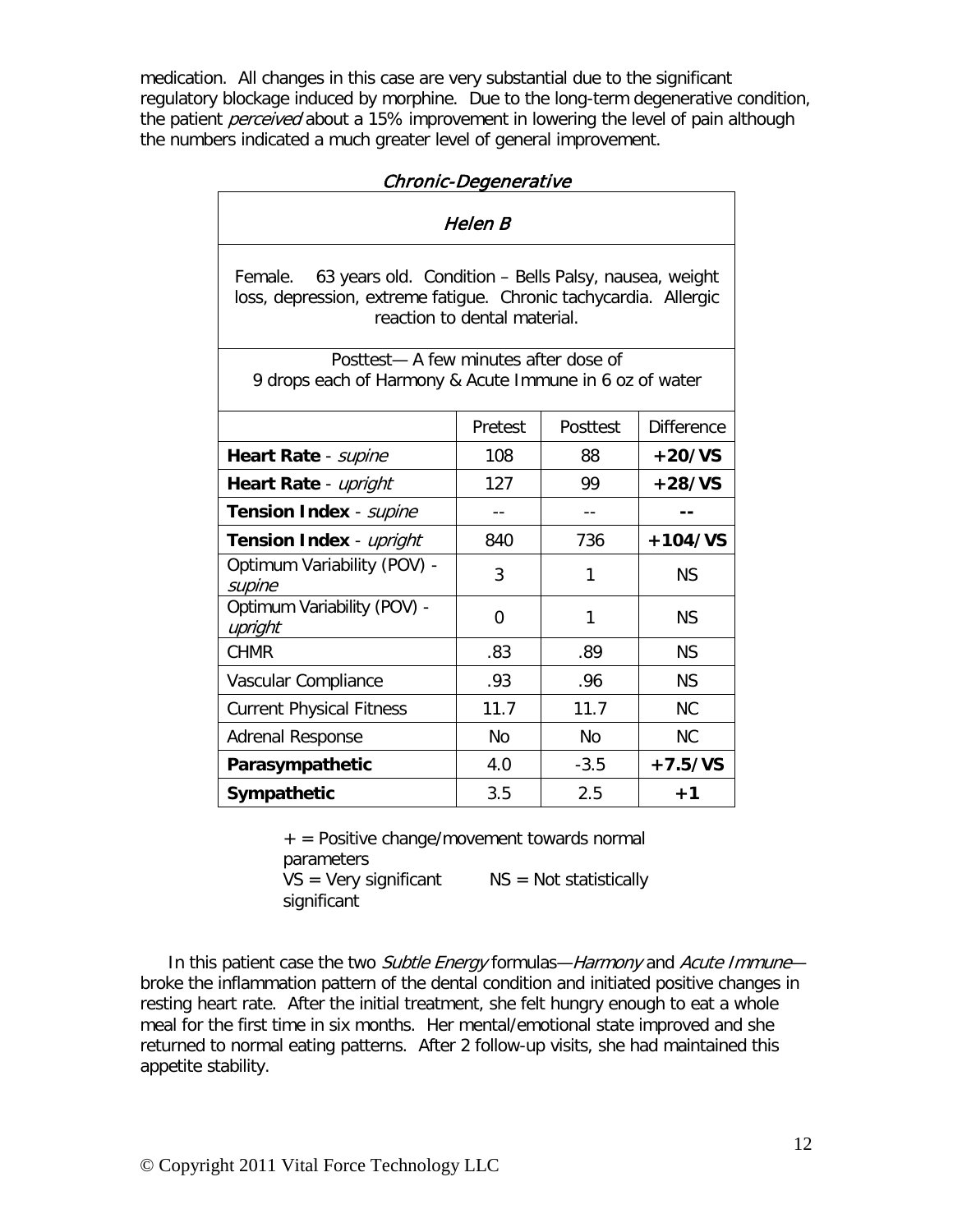# Intermediate

| Barton H.                                                                                                                                   |         |          |                   |
|---------------------------------------------------------------------------------------------------------------------------------------------|---------|----------|-------------------|
| Male. 52 years old. Condition – Chronic fatigue along with a six-<br>months duration of gingival pain syndrome following dental<br>surgery. |         |          |                   |
| Posttest – A few minutes after dose of <i>Harmony</i> and <i>Acute</i><br>Immune                                                            |         |          |                   |
|                                                                                                                                             | Pretest | Posttest | <b>Difference</b> |
| Heart Rate - supine                                                                                                                         | 88      | 73       | $+15/VS$          |
| Heart Rate - upright                                                                                                                        | 103     | 79       | $+24/VS$          |
| Tension Index - supine                                                                                                                      | 610     | 213      | $+397/VS$         |
| Tension Index - upright                                                                                                                     | 739     | 320      | $+419/VS$         |
| <b>Optimum Variability</b><br>(POV) - supine                                                                                                | 1       | 11       | $+10/VS$          |
| <b>Optimum Variability</b><br>(POV) - upright                                                                                               | 0       | 5        | $+5$              |
| <b>CHMR</b>                                                                                                                                 | .78     | .79      | <b>NS</b>         |
| Vascular Compliance                                                                                                                         | .90     | .84      | $+6$              |
| <b>Current Physical Fitness</b>                                                                                                             | 11.6    | 9.6      | $+2$              |
| <b>Adrenal Response</b>                                                                                                                     | Yes     | Yes      | <b>NS</b>         |
| Parasympathetic                                                                                                                             | $-4.0$  | $-2.0$   | $+2/VS$           |
| Sympathetic                                                                                                                                 | 2.5     | 1.0      | $+1.5/VS$         |

 $+$  = Positive change/movement towards normal parameters  $VS = V$ ery significant  $NS = Not$  statistically significant

In this patient case, the two Subtle Energy formulas—Harmony and Acute Immune influenced significant positive shifts in all parameters with significant drops in heart rate. These physiological improvements also attributed to a significant reduction of the inflammation response. The patient reported minimal dental pain and **an overall increase in perceived energy** as well as systemic relaxation.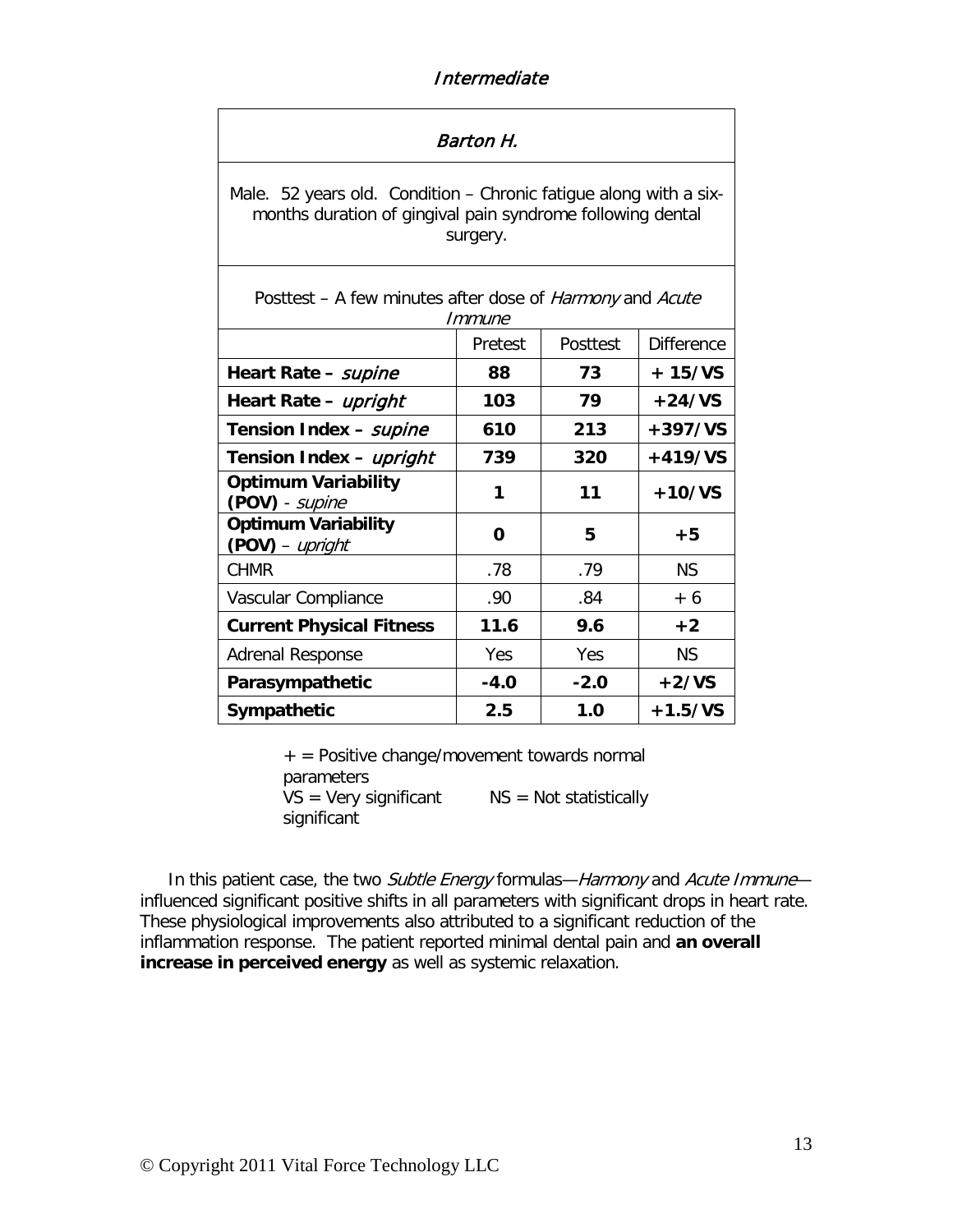# Intermediate

| Michele K                                                                                          |         |          |                   |
|----------------------------------------------------------------------------------------------------|---------|----------|-------------------|
| 28 years old. Condition - Acute pain.<br>Female.<br>Acute Dental Condition from an infected tooth. |         |          |                   |
| Posttest— A few minutes after dose of<br>7 drops each of Harmony & Acute Immune in 6 oz of water   |         |          |                   |
|                                                                                                    | Pretest | Posttest | <b>Difference</b> |
| Heart Rate - supine                                                                                | 64      | 60       | <b>NS</b>         |
| Heart Rate - upright                                                                               | 72      | 68       | <b>NS</b>         |
| Tension Index - supine                                                                             | 73      | 172      | $+99/VS$          |
| Tension Index - upright                                                                            | 115     | 134      | $+19$             |
| <b>Optimum Variability</b><br>(POV) - supine                                                       | 25      | 24       | <b>NS</b>         |
| <b>Optimum Variability</b><br>(POV) - upright                                                      | 14      | 29       | $+15/VS$          |
| <b>CHMR</b>                                                                                        | .64     | .58      | +6                |
| Vascular Compliance                                                                                | .65     | .65      | <b>NC</b>         |
| <b>Current Physical Fitness</b>                                                                    | 5.3     | 6.3      | <b>NS</b>         |
| <b>Adrenal Response</b>                                                                            | $-1$    | $- -$    | $-$               |
| Parasympathetic                                                                                    | $-.5$   | $-.5$    | <b>NC</b>         |
| Sympathetic                                                                                        | .5      | .6       | <b>NS</b>         |

+ = Positive change/movement towards normal parameters  $VS = V$ ery significant  $NS = Not$  statistically significant

In this patient case, the two Subtle Energy formulas-Harmony and Acute Immuneinfluenced a significant and immediate reduction in pain. This pain was caused from inflammation in the mouth due to an infected tooth.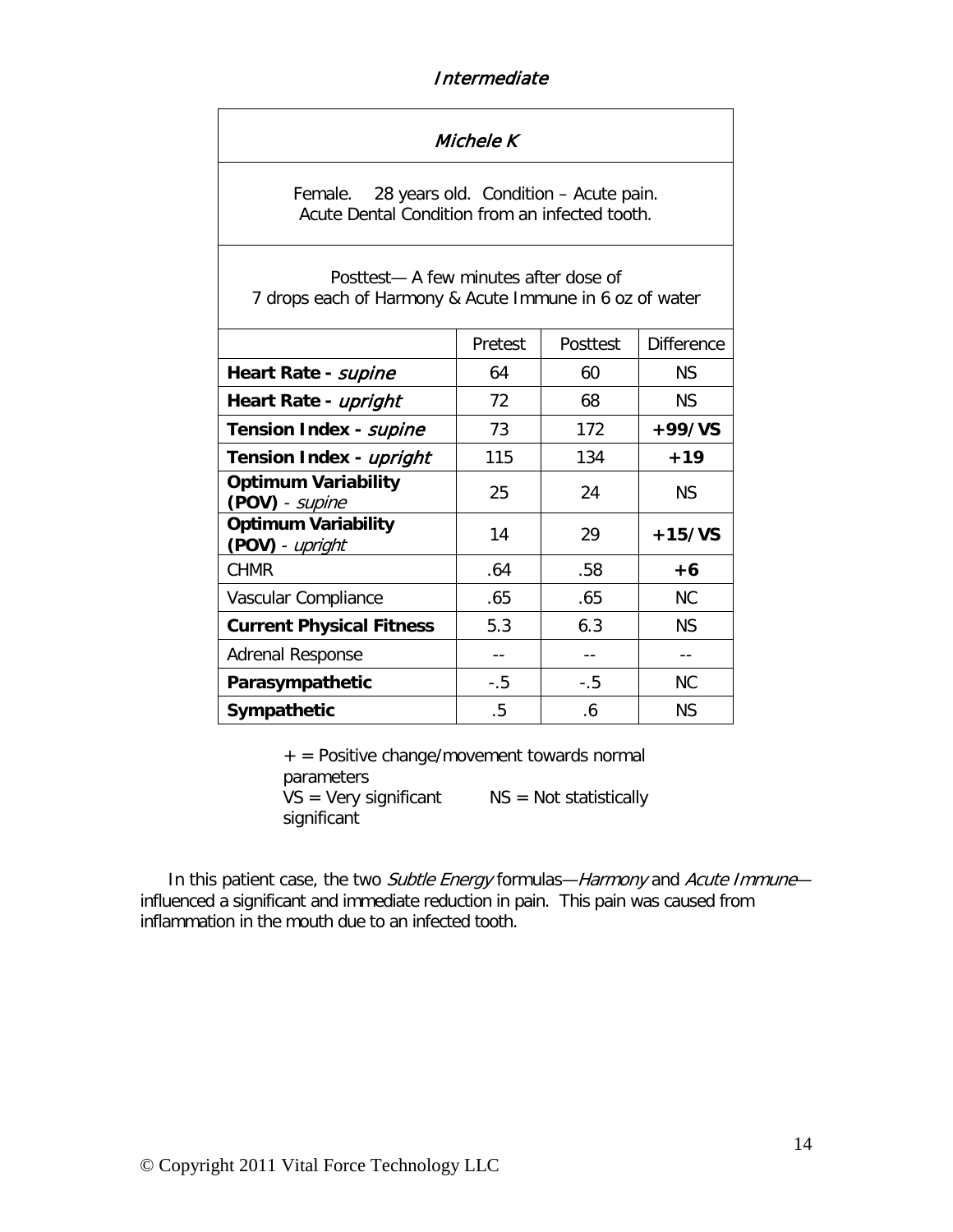## Use of Clear Mind + Acute Immune

In this additional case study intervention with Clear Mind and Acute Immune demonstrated remarkable positive effects on the following patient.

# Chronic - Degenerative

| Pat M.                                                                                               |         |          |                   |
|------------------------------------------------------------------------------------------------------|---------|----------|-------------------|
| 57 years old. Condition - Chronic Fatique Syndrome<br>Female:<br>and Lime's Disease, Sleep Apnea.    |         |          |                   |
| Posttest- A few minutes after dose of<br>10 drops each of Clear Mind & Acute Immune in 6 oz of water |         |          |                   |
|                                                                                                      | Pretest | Posttest | <b>Difference</b> |
| Heart Rate - supine                                                                                  | 69      | 58       | $+11/VS$          |
| Heart Rate - upright                                                                                 | 72      | 64       | $+8$              |
| Tension Index - supine                                                                               | 279     | 47       | $+232$<br>/VS     |
| Tension Index - upright                                                                              | 788     | 108      | $+680$<br>/VS     |
| <b>Optimum Variability</b><br>(POV) - supine                                                         | 11      | 27       | $+16$ /VS         |
| <b>Optimum Variability</b><br>(POV) - upright                                                        | 1       | 25       | $+24$ /VS         |
| <b>CHMR</b>                                                                                          | .82     | .75      | $+7$              |
| Vascular Compliance                                                                                  | .83     | .81      | <b>NS</b>         |
| <b>Current Physical Fitness</b>                                                                      | 10.6    | 6.5      | <b>VS</b>         |
| <b>Adrenal Response</b>                                                                              | $-1$    | Yes      | <b>VS</b>         |
| Parasympathetic                                                                                      | $-2.5$  | 0        | <b>VS</b>         |
| Sympathetic                                                                                          | 0.5     | $-0.5$   | <b>NS</b>         |

 $+$  = Positive change/movement towards normal parameters

 $VS = V$ ery significant  $NS = Not$  statistically significant

In this patient case, the two Subtle Energy formulas, Clear Mind and Acute Immune influenced significant neurological improvements. The patient remarked on a substantial increase in vitality and energy, her sleeping disorder improved immediately to the point where she now sleeps restfully and wakes refreshed. Her HRV results showed nearly unbelievable improvement in cardiac function and efficiency.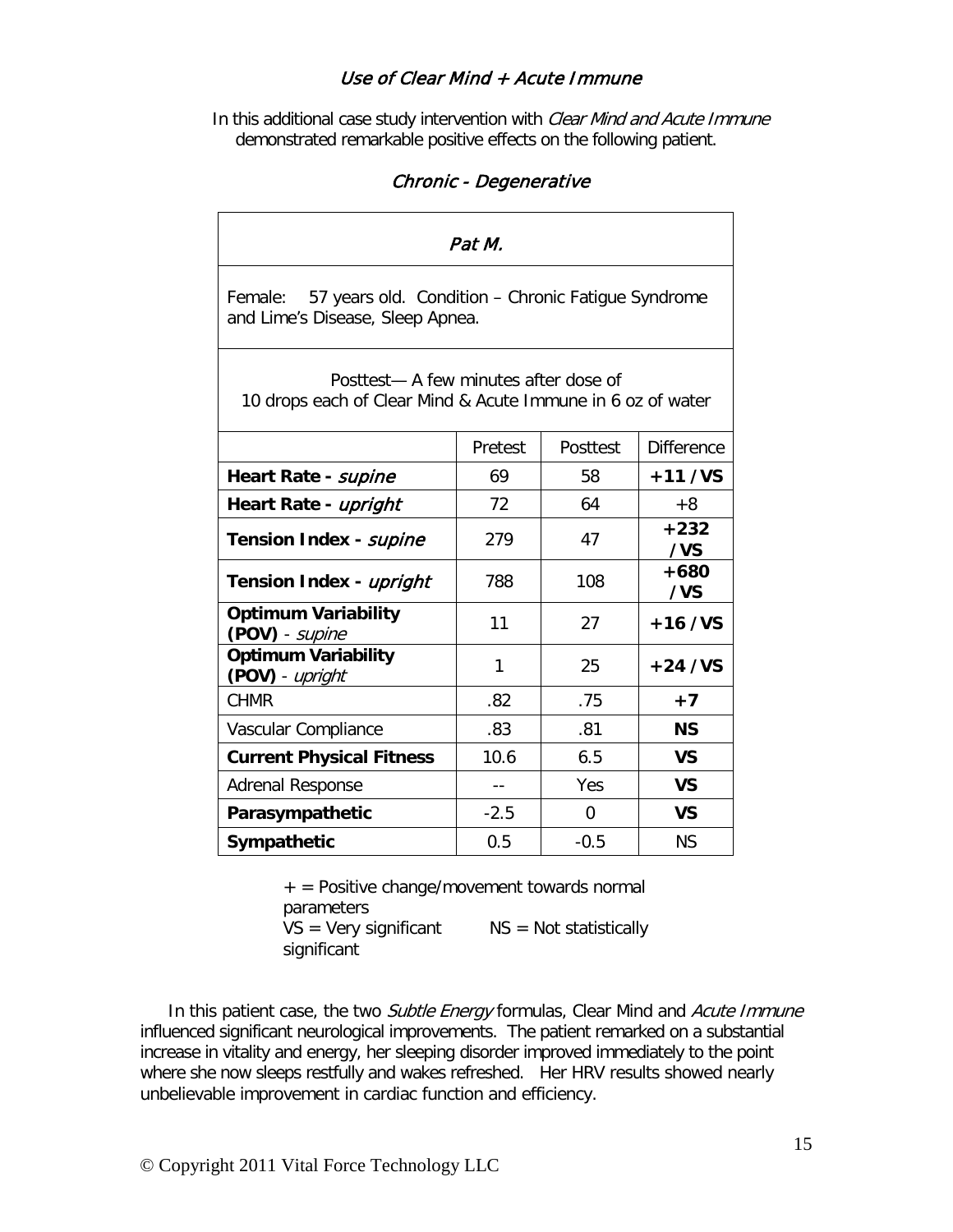# Appendix A

\_\_\_\_\_\_\_\_\_\_\_\_\_\_\_\_\_\_\_\_\_\_\_\_\_\_\_\_\_\_\_\_\_\_\_\_\_\_\_\_\_\_\_\_\_\_\_\_\_\_\_\_\_\_\_\_\_\_\_\_

### **Heart Rate Variability used as a Testing Tool**

Heart Rate Variability (HRV) is a computerized, *qualitative* assessment of the functional level of the Autonomic Nervous System (ANS). HRV was developed on scientific, medical research conducted in Russia, Germany, France and the United States over the last 30 years. For patient testing, Dr. Marrongelle uses the Nerve Express HRV Testing System, created by Dr. Alexander Riftine, Ph.D. The Nerve Express HRV Testing System is a "leading edge" yet practical example of modern day HRV technology. The Nerve Express/ Health Express Testing System utilizes advanced statistical/spectral analysis and "artificial intelligence" computer math models to analyze the relationship of heartbeat time interval variance (from heartbeat to heartbeat) to ANS functional levels and to the body's overall functional health. Testing conducted at the Columbia University Medical Center confirmed Nerve Express/Health Express HRV Testing System to be over 95% reliable and accurate in its assessment of the ANS compared to HRV industry standards.

As a functional assessment tool, the Nerve Express HRV Testing System is noninvasive and relatively simple to use. Two HRV tests are performed on each patient one prior to electrodermal screening and one after dosing. The patient lies down for the first portion of the test. This is followed by a one-minute stress period in which the patient stands up quickly and remains standing for the final portion of the test. The total test duration is about 6 to 7 minutes.

The test reflects many components: measurements in heart rate resting and standing, the relationship of sympathetic to parasympathetic response, myocardial response, adrenal response, high frequency and low frequency neurological function, total power, vascular compliance, reserve capacity and overall physical fitness. These measurements are shown on the screen as two reports: NERVE EXPRESS and HEALTH EXPRESS.

The *NERVE EXPRESS* report is used to evaluate the entire Autonomic Nervous System, the functional nervous system of the body that controls the variability of one's heart rate. The ANS has two components: the *sympathetic* and *parasympathetic* nervous systems. The report indicates how the sympathetic and parasympathetic autonomic systems control myocardial response in positional stress.

Each system's strength is plotted on an x/y axis to show the relationship of sympathetic to parasympathetic control. There are 64 possible relationships between the two components. The clinical objective is to administer a *predictable* intervention of sympathetic or parasympathetic tone towards a more positive state of balance. The functional state of the ANS is absolutely relative to the patient's present clinical condition and it is invaluable for the modern clinician to have a thorough, working knowledge of the autonomic response.

The HEALTH EXPRESS function of HRV testing reports a number of parameters regarding functional health: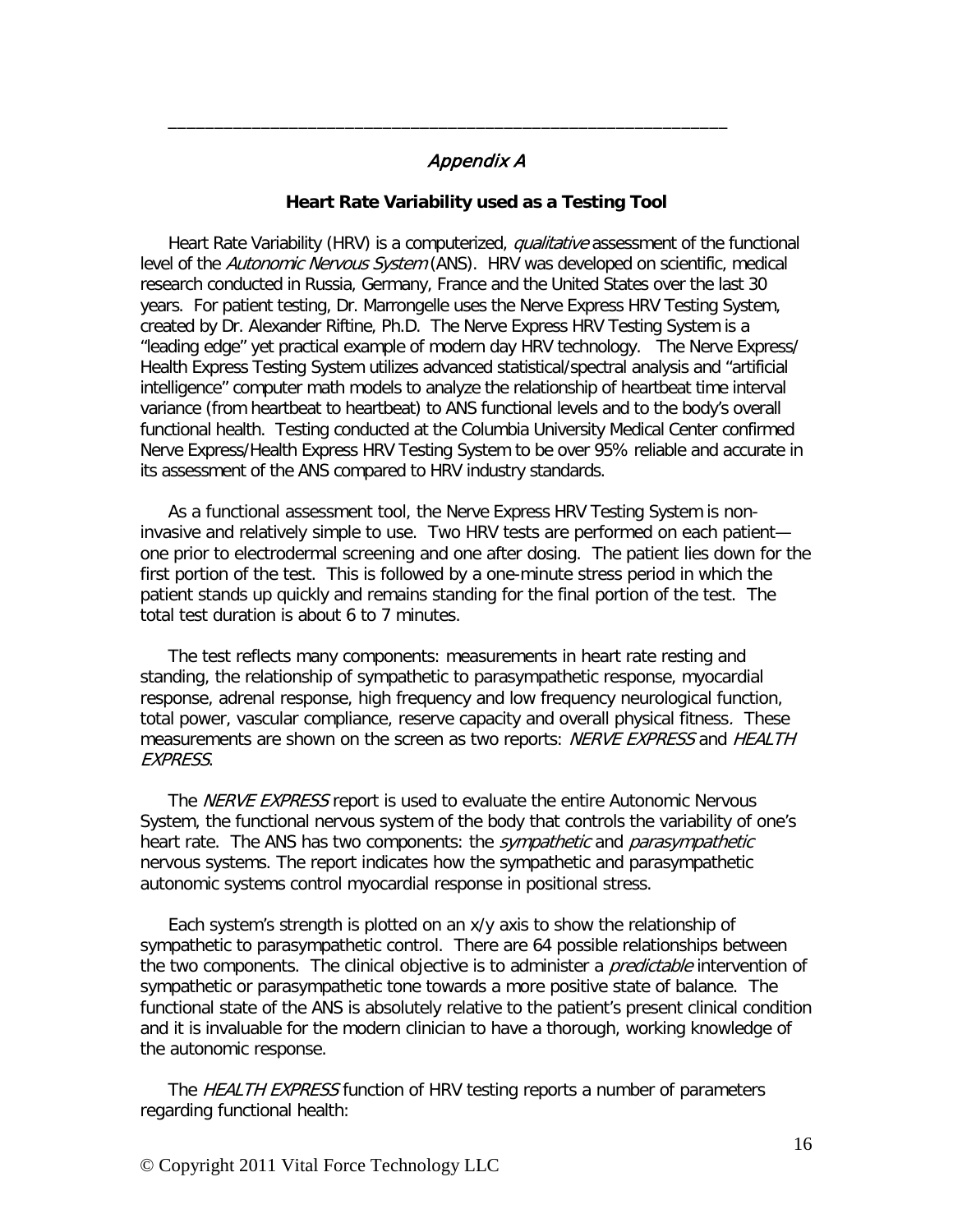- 1. General Fitness Level measures the body's overall physical fitness level and adaptive reserves based upon the patient's ANS. The ANS is responsible for the coordination and maintenance of an individual's ability to sustain energy and perform work. The overall *Physical Fitness Level* is separated into several parameters.
- 2. The Physiological Functional Level is a representation of the general level of vitality or conversely the level of fatigue.
- 3. The Adaptive Reserve is a functional representation of the body's ability to sustain work and cope with stress. In this case stress is any level of intervention to the body and can include emotional and psychological stress, physical exertion, the stress of an illness or even the stress or treatment program.
- 4. The Physical Fitness Level is depicted by a graph measuring 13 Physiological Functional Levels (horizontal axis) by 7 levels of Physiological Functional Level (vertical axis). The functional level indicates the current energy status of the body from an optimal value 1.1 ([1] indicating the *Physiological Functional Level* and [.1] the *Physiological Functional Level*) to 13.7 the poorest value ([13] for the Physiological Functional Level and [7] for the *Physiological Functional Level*). This analysis allows the clinician to categorize the patient according to the amount of available energy to *heal*. How well one is able to regenerate and recover from whatever stress load he or she is under is a dynamic dependent upon energy. One can have all the essential material in the body—all the appropriate nutrients, herbs, homeopathic solutions, etc.—yet lack the vital force to organizationally utilize all those materials. So this measurement along with the patient's initial response to any type of therapeutic intervention can be used as a good indicator of the most appropriate course of clinical treatment.
- 5. Heart Rate (HR) reading indicates the Heart Rate per minute. Both the resting and a standing Heart Rate are given along with an average of the two.
- 6. Tension Index (TI) determines the tension of HRV regulation mechanisms. It is an integral index of *decrease* in variability. TI measurements range from 10 - 10,000.
- 7. Parameters of Optimum Variability (POV) shows quantitatively how close the individual's HRV wave portrait is to the ideal. This parameter defines the deviations of a patient's variability from the ideal variability for both the supine and upright positions. This may range from a low of "0" (poor variability or no variability beat-to-beat) to a high of "38" (the most physically fit individuals ever tested).
- 8. Chronotropic Myocardial Response index (CHMR) evaluates the level of cardiac adaptation reserves. Measurements range from a high chronotropic reaction of < 0.53 to a normal chronotropic reaction of 0.53 - 0.69 to a sharp decrease in reaction of  $> 0.81$ .
- 9. Vascular Compliance (VC) reflects pliability or compliance of the vascular system. A patient's VC should be equal to or greater than CHMR. Normal is considered to be 10% greater than CHMR.